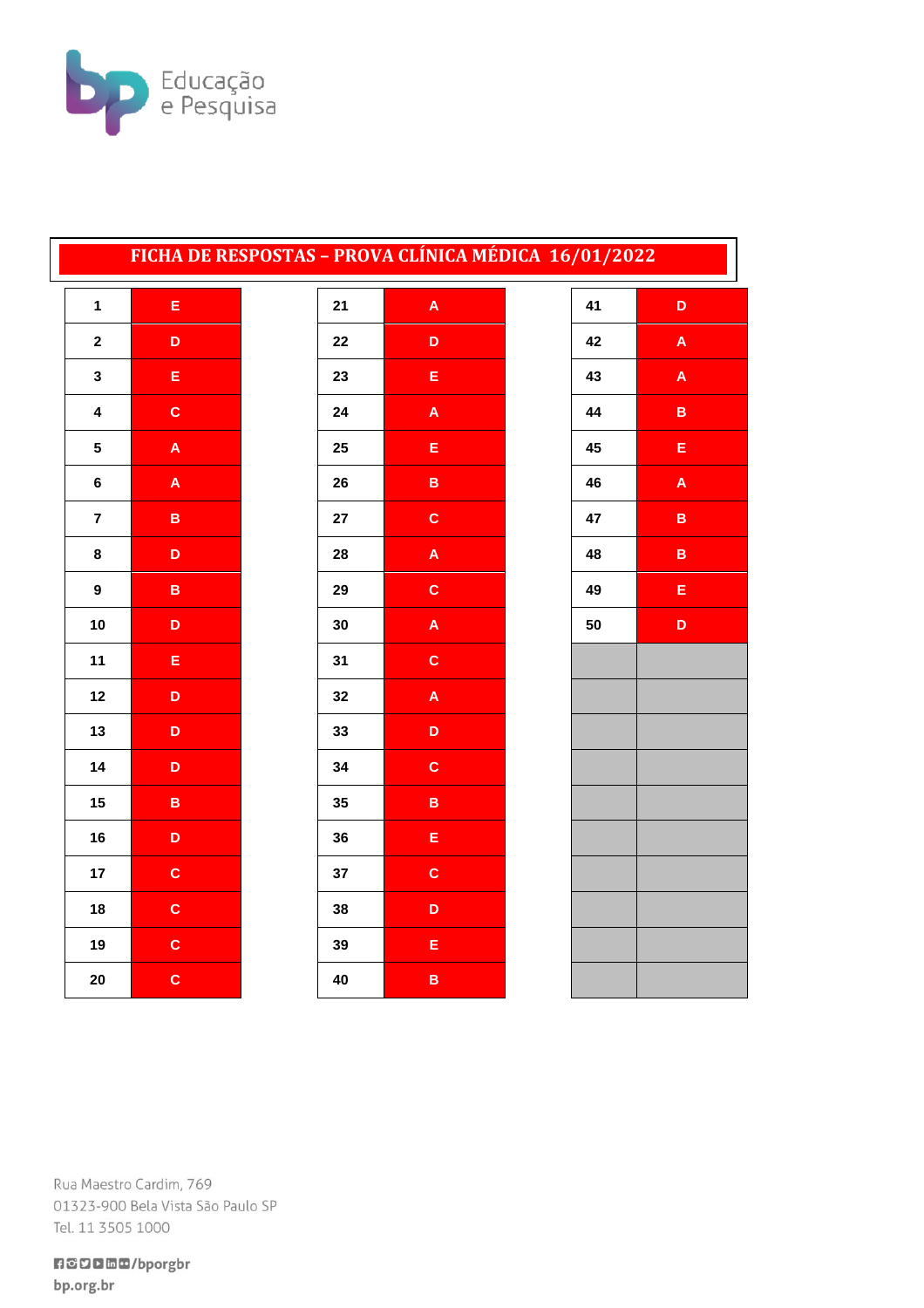

## GABARITO - PROVA CIRURGIA GERAL 16/01/2022

| 1                       | A                       |
|-------------------------|-------------------------|
| $\overline{\mathbf{c}}$ | B                       |
| 3                       | A                       |
| 4                       | B                       |
| 5                       | $\overline{\mathsf{A}}$ |
| 6                       | E                       |
| $\overline{7}$          | B                       |
| 8                       | B                       |
| 9                       | B                       |
| 10                      | B                       |
| 11                      | A                       |
| 12                      | c                       |
| 13                      | B                       |
| 14                      | C                       |
| 15                      | A                       |
| 16                      | $\overline{\mathsf{A}}$ |
| 17                      | $\mathbf c$             |
| 18                      | $\overline{\mathbf{c}}$ |
| 19                      | B                       |
| 20                      | D                       |

| 21 | D                       |
|----|-------------------------|
| 22 | A                       |
| 23 | B                       |
| 24 | $\mathbf c$             |
| 25 | B                       |
| 26 | E                       |
| 27 | C                       |
| 28 | $\overline{\mathsf{A}}$ |
| 29 | E                       |
| 30 | D                       |
| 31 | B                       |
| 32 | E                       |
| 33 | E                       |
| 34 | D                       |
| 35 | C                       |
| 36 | A                       |
| 37 | C                       |
| 38 | $\mathbf c$             |
| 39 | D                       |
| 40 | D                       |

| 41 | $\overline{\mathsf{A}}$ |
|----|-------------------------|
| 42 | B                       |
| 43 | D                       |
| 44 | B                       |
| 45 | D                       |
| 46 | C                       |
| 47 | $\mathbf c$             |
| 48 | B                       |
| 49 | D                       |
| 50 | D                       |
|    |                         |
|    |                         |
|    |                         |
|    |                         |
|    |                         |
|    |                         |
|    |                         |
|    |                         |
|    |                         |
|    |                         |
|    |                         |

Rua Maestro Cardim, 769 01323-900 Bela Vista São Paulo SP Tel. 11 3505 1000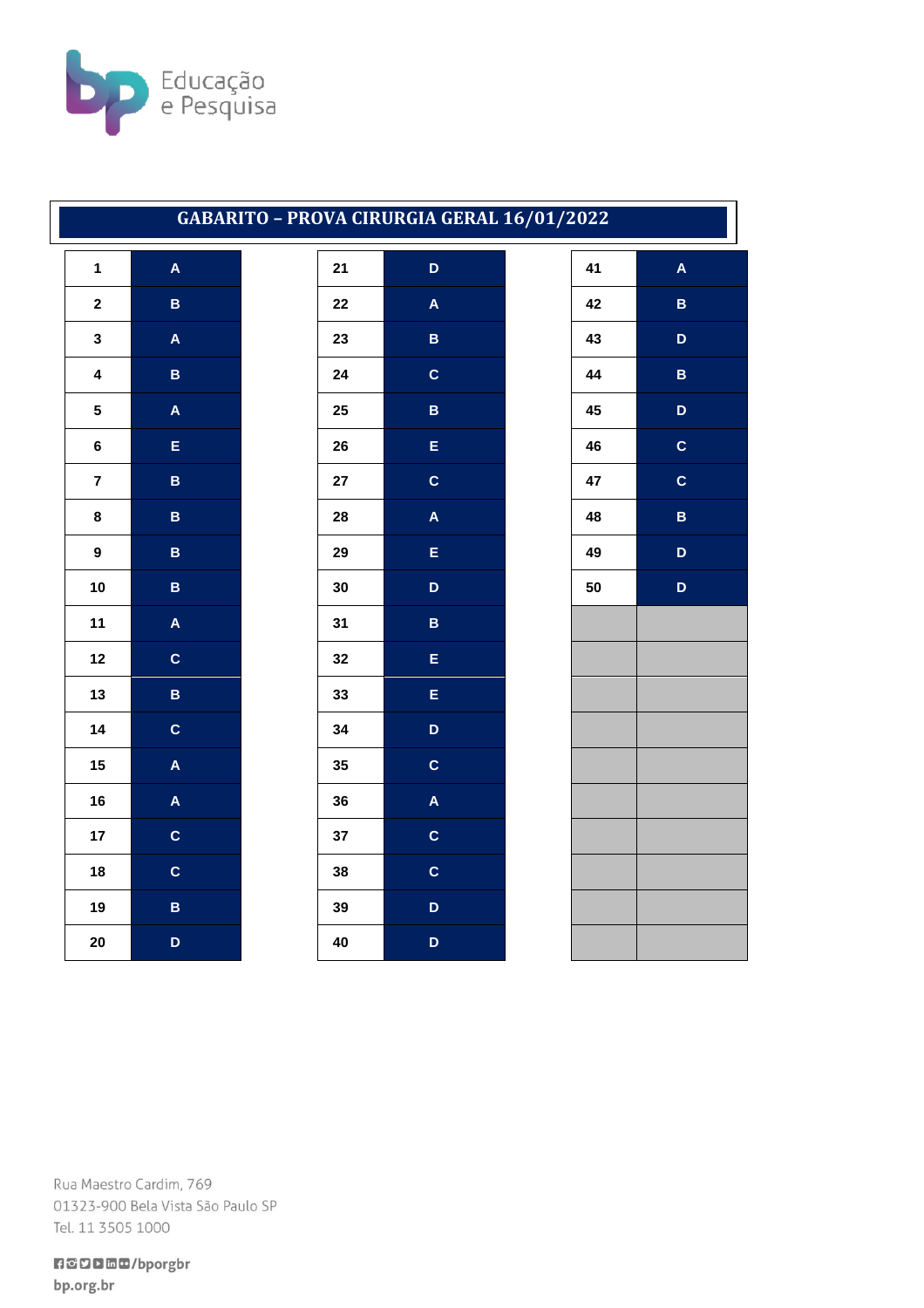

| GABARITO - PROVA CARDIOLOGIA PEDIÁTRICA 16/01/2022 |                 |            |                           |    |                           |
|----------------------------------------------------|-----------------|------------|---------------------------|----|---------------------------|
| $\mathbf{1}$                                       | $\mathbf{C}$    | 21         | $\mathbf{A}$              | 41 | $\mathsf E$               |
| $\mathbf{2}$                                       | B               | ${\bf 22}$ | D                         | 42 | $\mathbf{C}$              |
| $\mathbf{3}$                                       | $\mathbf{C}$    | 23         | E                         | 43 | $\mathsf B$               |
| $\overline{\mathbf{4}}$                            | $\mathbf{C}$    | 24         | $\mathbf{C}$              | 44 | D                         |
| $5\overline{)}$                                    | $\mathbf{B}$    | 25         | $\mathbf{A}$              | 45 | $\mathbf D$               |
| $\bf 6$                                            | $\mathbf B$     | 26         | D                         | 46 | $\boldsymbol{\mathsf{A}}$ |
| $\overline{7}$                                     | $\mathbf{C}$    | 27         | $\mathbf B$               | 47 | $\mathbf{C}$              |
| 8                                                  | $\mathbf{c}$    | 28         | A                         | 48 | D                         |
| $\boldsymbol{9}$                                   | $\mathbf{C}$    | 29         | A                         | 49 | $\mathbf D$               |
| 10                                                 | $\mathbf{C}$    | 30         | E.                        | 50 | $\, {\bf B} \,$           |
| 11                                                 | $\mathbf{C}$    | 31         | $\mathbf C$               |    |                           |
| 12                                                 | $\mathbf{C}$    | 32         | B                         |    |                           |
| 13                                                 | $\mathsf B$     | 33         | $\mathbf{C}$              |    |                           |
| 14                                                 | $\mathbf{C}$    | 34         | $\boldsymbol{\mathsf{A}}$ |    |                           |
| 15                                                 | D               | 35         | $\overline{\mathbf{B}}$   |    |                           |
| 16                                                 | $\, {\bf B} \,$ | 36         | $\mathbf{A}$              |    |                           |
| 17                                                 | E.              | 37         | $\mathsf{A}$              |    |                           |
| 18                                                 | $\mathbf B$     | 38         | E,                        |    |                           |
| 19                                                 | $\, {\bf B} \,$ | 39         | $\overline{\mathbf{B}}$   |    |                           |
| 20                                                 | A               | 40         | $\mathbf C$               |    |                           |

Rua Maestro Cardim, 769 01323-900 Bela Vista São Paulo SP Tel. 11 3505 1000

**日ごり口回回/bporgbr** bp.org.br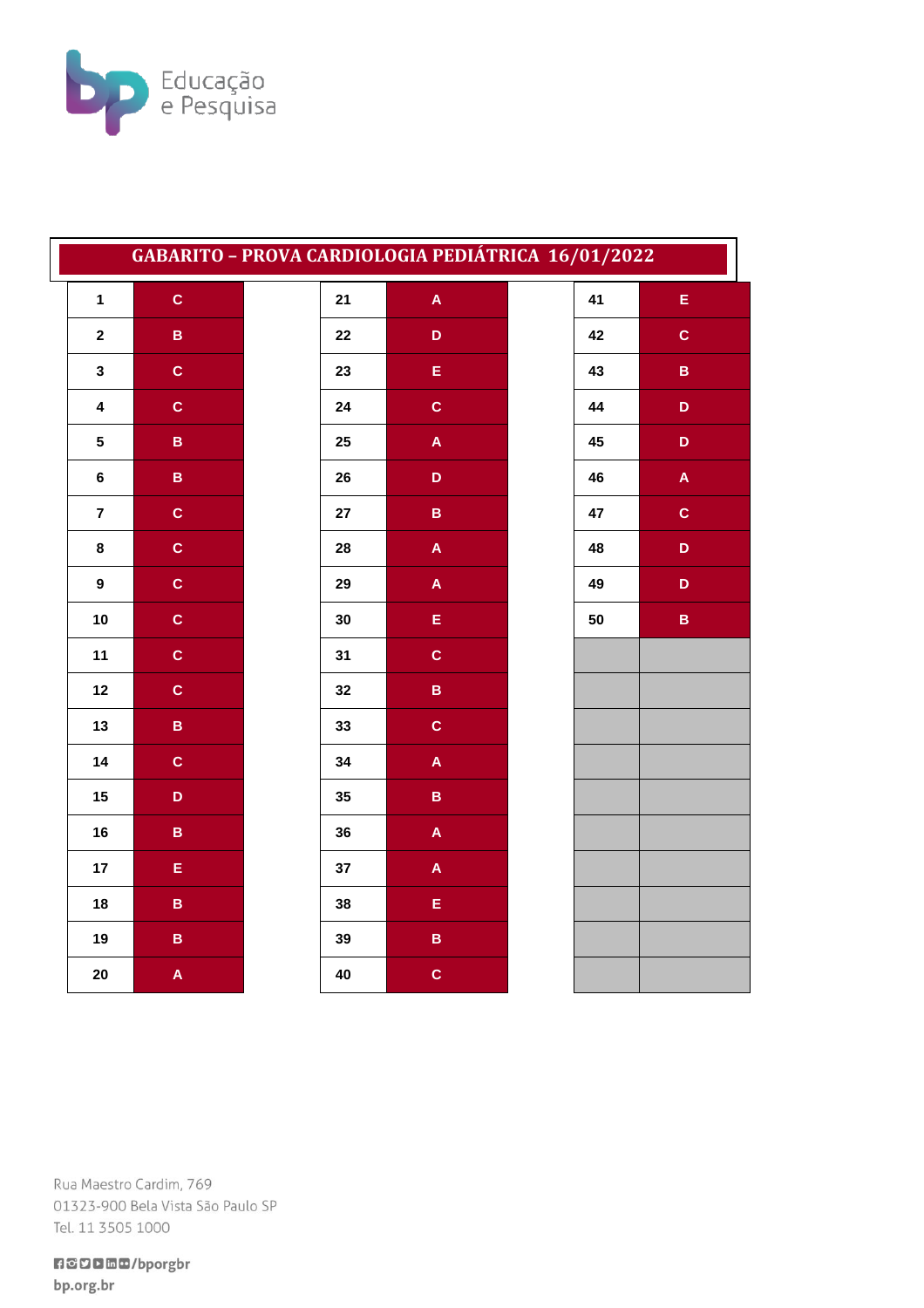

## GABARITO - PROVA DE CIRURGIA DO APARELHO DIGESTIVO 16/01/2022

| 1                       | A |
|-------------------------|---|
| $\overline{\mathbf{c}}$ | B |
| 3                       | A |
| 4                       | B |
| 5                       | A |
| 6                       | D |
| 7                       | D |
| 8                       | D |
| 9                       | D |
| 10                      | E |
| 11                      | B |
| 12                      | D |
| 13                      | D |
| 14                      | A |
| 15                      | D |
| 16                      | C |
| 17                      | B |
| 18                      | C |
| 19                      | E |
| 20                      | C |

| 21 | $\mathbf c$ |
|----|-------------|
| 22 | B           |
| 23 | D           |
| 24 | $\mathbf c$ |
| 25 | E           |
| 26 | D           |
| 27 | A           |
| 28 | A           |
| 29 | D           |
| 30 | B           |
| 31 | B           |
| 32 | B           |
| 33 | E           |
| 34 | E           |
| 35 | B           |
| 36 | A           |
| 37 | D           |
| 38 | A           |
| 39 | D           |
| 40 | E           |

|    | L<br>I      |
|----|-------------|
| 41 | $\mathbf c$ |
| 42 | E           |
| 43 | C           |
| 44 | Ė           |
| 45 | Ė           |
| 46 | A           |
| 47 | B           |
| 48 | C           |
| 49 | D           |
| 50 | C           |
|    |             |
|    |             |
|    |             |
|    |             |
|    |             |
|    |             |
|    |             |
|    |             |
|    |             |
|    |             |

Rua Maestro Cardim, 769 01323-900 Bela Vista São Paulo SP Tel. 11 3505 1000

**日ごり口面の/bporgbr** bp.org.br